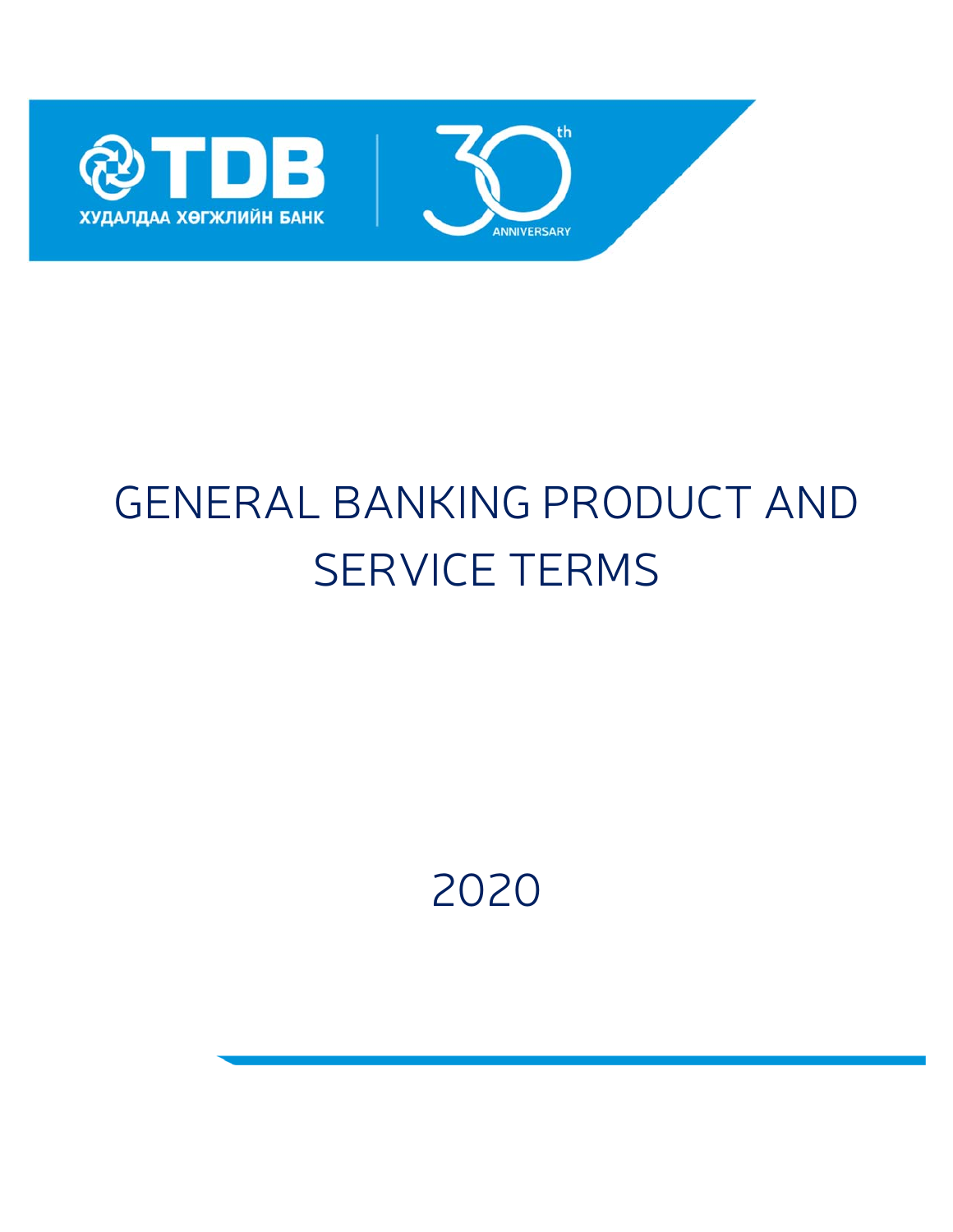# CONTENTS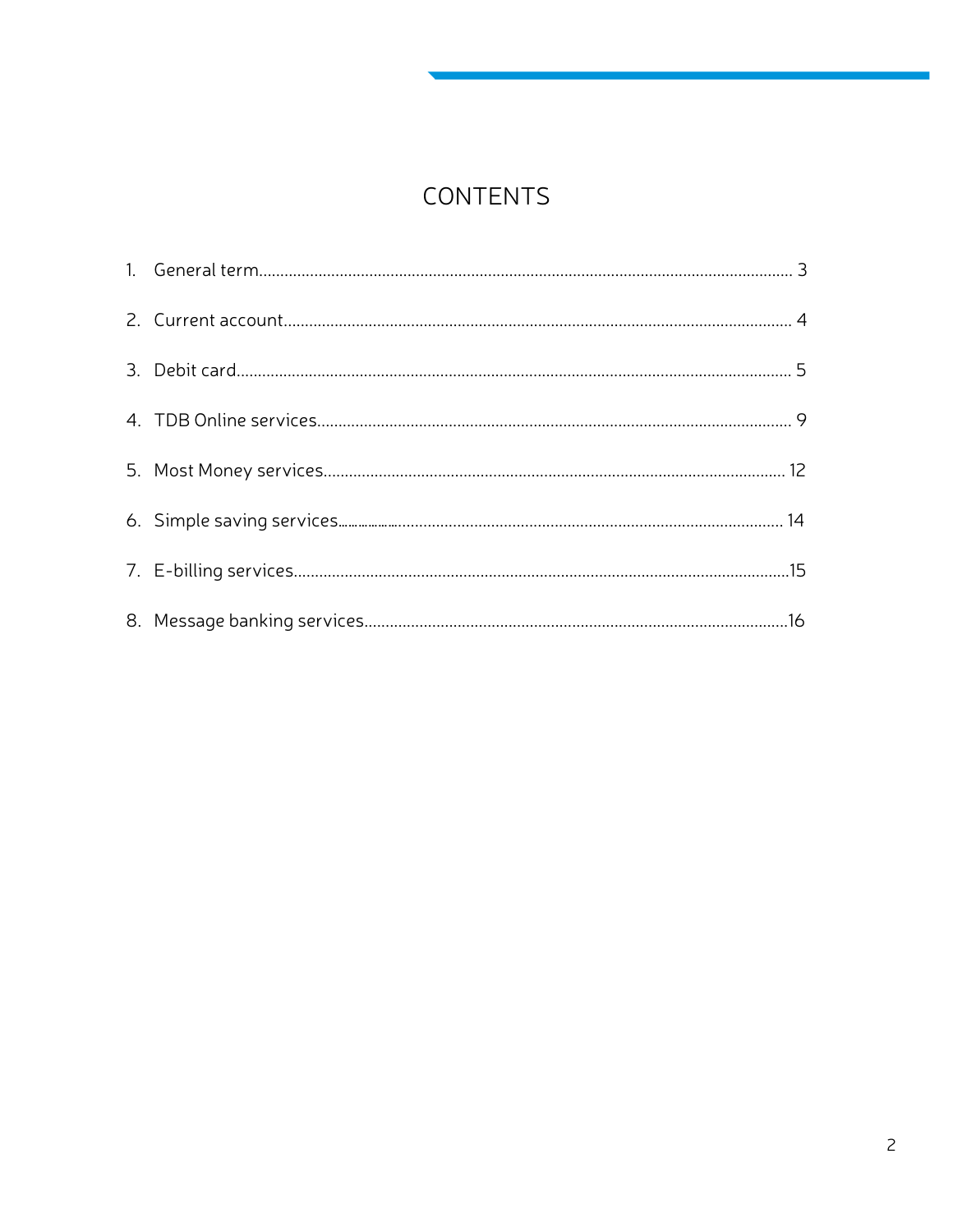#### **ONE. GENERAL TERM**

1.1. These General Banking Product and Service Terms (hereinafter referred to as 'the **GBPAST**') form an integral part of the agreement for products and services entered into by the customer with the bank. If the customer does not consent to the GBPAST he or she may notify the bank (branch or clearing and settlement center where the account was opened) accordingly in writing within the time frame set out in the agreement. No notification will mean that the customer has accepted the GBPAST.

1.2. If the customer believes that he or she revealed or lost his or her card, PIN code, mobile phone, access and transaction passwords, and other verification details to others; mislaid or lost his or her VASCO; or detected any attempt to make a transaction from any of his or her sources through unauthorised use of his or her right of access, he or she has a duty to notify the bank immediately via the following channels depending on the type of products and services, and have his or her right of service access temporarily suspended.

|                 | Call 1900-<br>1977 (976-<br>70161988<br>from abroad) | Send an e-mail to<br>info@tdbm.mn<br>from his or her<br>registered e-mail<br>address. | Arrive at the bank<br>branch or<br>clearing and<br>settlement center<br>in person | Via TDB online<br>service | Via Most Money<br>services |
|-----------------|------------------------------------------------------|---------------------------------------------------------------------------------------|-----------------------------------------------------------------------------------|---------------------------|----------------------------|
| Card            |                                                      |                                                                                       |                                                                                   |                           |                            |
| Most Money      |                                                      |                                                                                       |                                                                                   |                           |                            |
| TDB Online      |                                                      |                                                                                       |                                                                                   |                           |                            |
| Message banking |                                                      |                                                                                       |                                                                                   |                           |                            |

#### **1.3. Limitations imposed by the bank on transactions**

1.3.1. In order to ensure safety of transactions and payments made through products and services, the bank will set limitations on the amount of outgoing transactions differently as follows, depending on the type of such products and services specified in Clause 2.2 of the Customer Service Agreement.

|                                                                                                                                     | Maximum amount for a      | Maximum amount for           | Number of attempts to enter  |
|-------------------------------------------------------------------------------------------------------------------------------------|---------------------------|------------------------------|------------------------------|
|                                                                                                                                     | single transaction        | transaction per day          | a password or PIN code       |
| Card<br>(service<br>establishments;<br>ATM,<br>branches and clearing and<br>settlement center of the<br>banks as well as other bank | Depending on card<br>Type | Depending on card<br>type    | Depending on card type       |
| Most Money<br>(cash and<br>non-cash transactions)                                                                                   | MNT 2,000,000             | Depending on<br>service type | Depending on service<br>type |
| TDB Online                                                                                                                          | Depending of              | Depending of                 | Depending on package         |
|                                                                                                                                     | package type              | package type                 | type                         |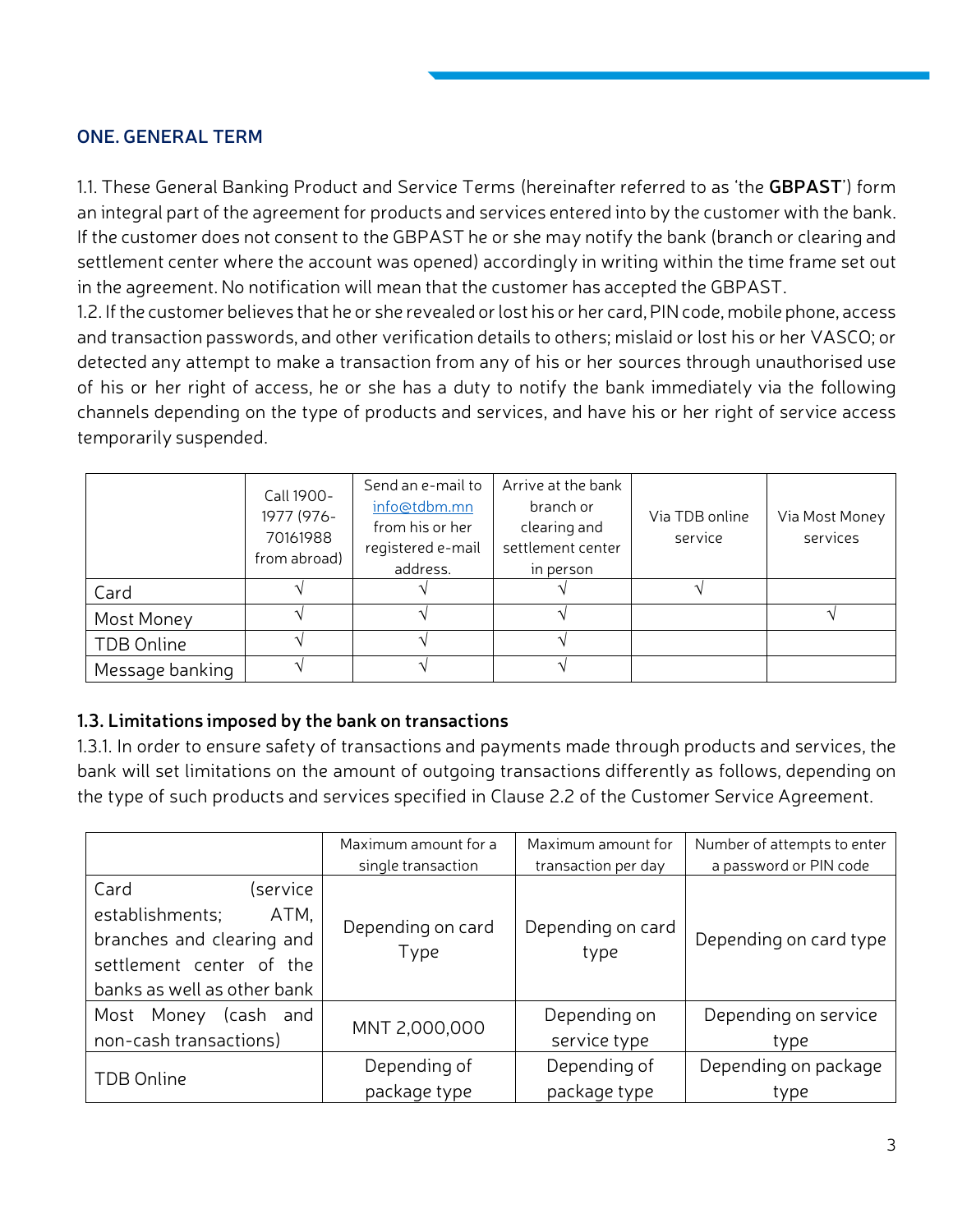# **TWO. CURRENT ACCOUNT**

2.1. A current account can be opened with a choice of available currencies as specified in the GIAFT and use banking payment and settlement services through the account;

2.2. The customer will have all service related to the current account without the any branch or clearing and settlement center.

# **2.3. The bank has the following specific obligations in relation to current accounts**:

2.3.1. To effect a transaction made after the interbank network has closed for the day within the following business day.

# **2.4. The bank has the following specific rights in relation to current accounts**:

2.4.1. Payment transfers to the account in a different currency will be converted at the exchange rate applicable at the bank on that day;

2.4.2. For the purposes of ensuring security of accounts and payments, information provided by the customer will be verified;

2.4.3. To check a transaction considered suspicious in accordance with the 'Act on Combatting Money Laundering and/or Terrorism Financing', and suspend it in conformity with a decision made by an authorised body;

2.4.4. To deduct loan and interest payments as well as other payments in accordance with notifications from courts, prosecutor's offices, police, taxation and other authorities as stipulated in law from the customer's account, in an undisputed manner, i.e., without dispute;

2.4.5. To close an account which is dormant due to the customer making no transactions for a period of three (3) years or more, and with a minimum balance less than one thousand MNT or an equivalent thereof in a foreign currency.

# **2.5. The customer has the following specific obligations in relation to current accounts**:

2.5.1. To use banking services upon presenting accurate payment and other documents;

2.5.2. Not to use the account for committing money laundering and/or financing terrorism and other crimes;

2.5.3. To exercise regular monitoring of transactions made by an authorised representative, and meet payment obligations and responsibilities for the representative;

2.5.4. To notify the bank **one** (**1)** business day before withdrawing from his or her account 50,000,000 MNT or 50,000 US dollars or an equivalent thereof in a foreign currency in cash.

# **2.6. The customer has the following specific rights in relation to current accounts:**

2.6.1. To open an account with the bank according to its established procedures and use payment and settlement services as well as other services;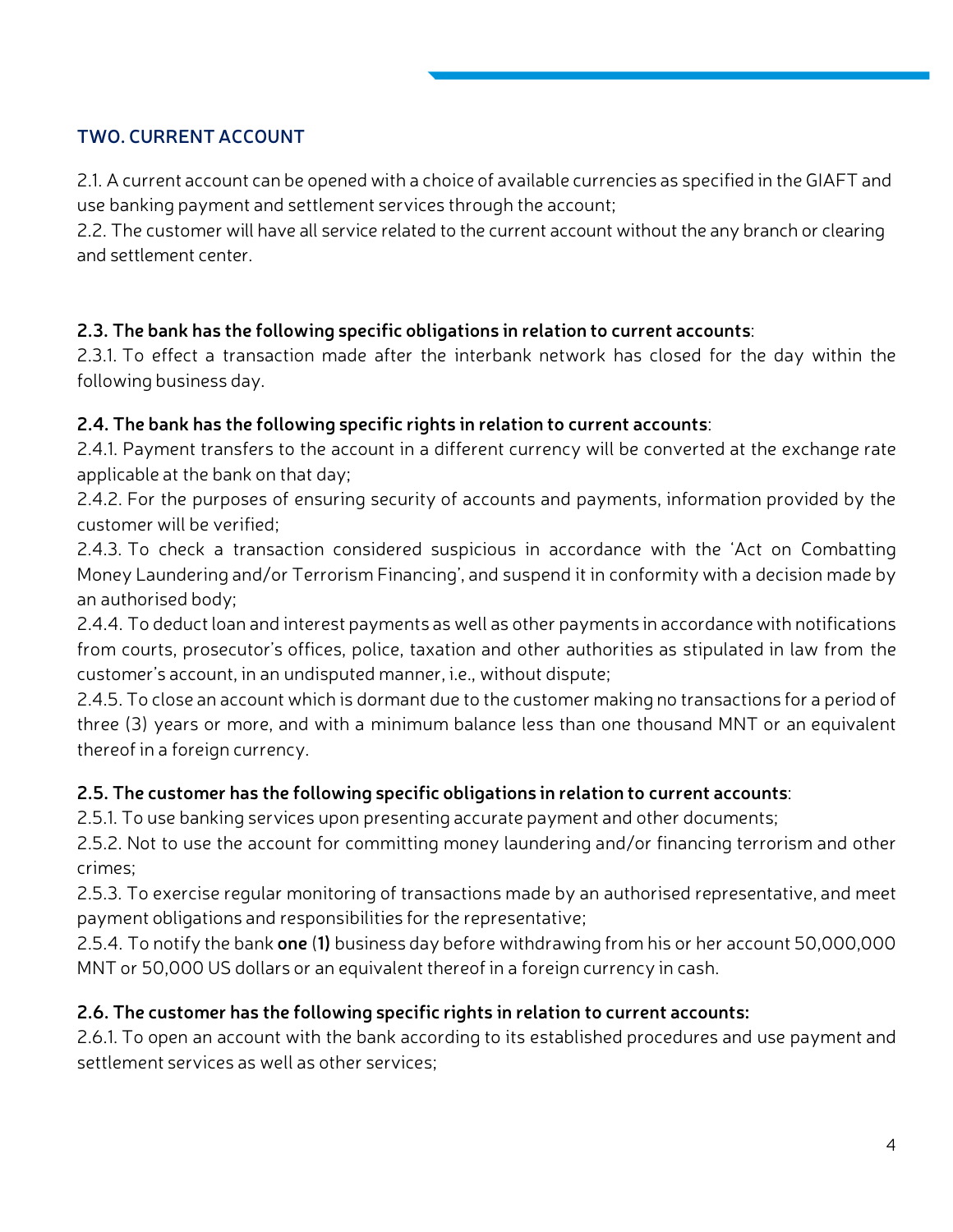2.6.2. To make suggestions or requests in respect of the banking products and services, and service fees and interest;

2.6.3. To obtain from the bank information with regard to his or her accounts, transactions and payments;

2.6.4. To cancel the agreement with the bank earlier, and/or close his or her account at his or her own request.

# **THREE. DEBIT CARD**

3.1. A debit card is a card issued to the customer for making cash and non-cash payments, which has security that meets international and national payment standards.

3.2. Using a debit card, the customer will be able to make payments for services and purchases at service establishments that accept card payments, use ATM (automated teller machine) services as well as additional services and make other available transactions.

3.3. Cards will remain the property of the bank, and will be linked to the customer's accounts with the bank, thereby facilitating payments from those accounts.

# **3.4. The bank has the following specific obligations in relation to debit cards:**

3.4.1. To transfer bonuses or bonus points awarded in a non-cash form to the total amount of the customer's card purchases of goods and services to his or her associated account depending on card type (this provision will apply only if the card of the particular type is eligible for such bonuses);

3.4.2. If the customer cancels goods and services purchased on the card, or makes a transaction in an amount that exceeds the purchase price, to return the relevant amount to the customer's account with the written permission of the service establishment that accepts card payments (hereinafter referred to as 'SETACP') and bonus amounts to the SETACP's account;

3.4.3. To deliver a card to specified address in a request of customer, via post.

# **3.5. The bank has the following specific rights in relation to debit cards:**

3.5.1. To verify a potentially fraudulent outgoing transaction being made through the customer's account via the customer's phone or e-mail registered with the bank, and temporarily close the card if the customer cannot be reached;

3.5.2. If the customer has not received and/or used an annual-fee card from the bank within six (6) months of ordering and printing it, or a purchase-price card during its term of validity, to invalidate the card;

3.5.3. If the customer has not collected his or her card swallowed by an ATM within three (3) months of the loss, to invalidate the card;

3.5.4. If an SETACP makes a request with regard to an incomplete or incorrect deduction of payment for goods and services purchased by the customer, to deduct the difference from the card account on presentation of a relevant receipt to the customer, or to place a hold on the account for that amount if the customer cannot be contacted;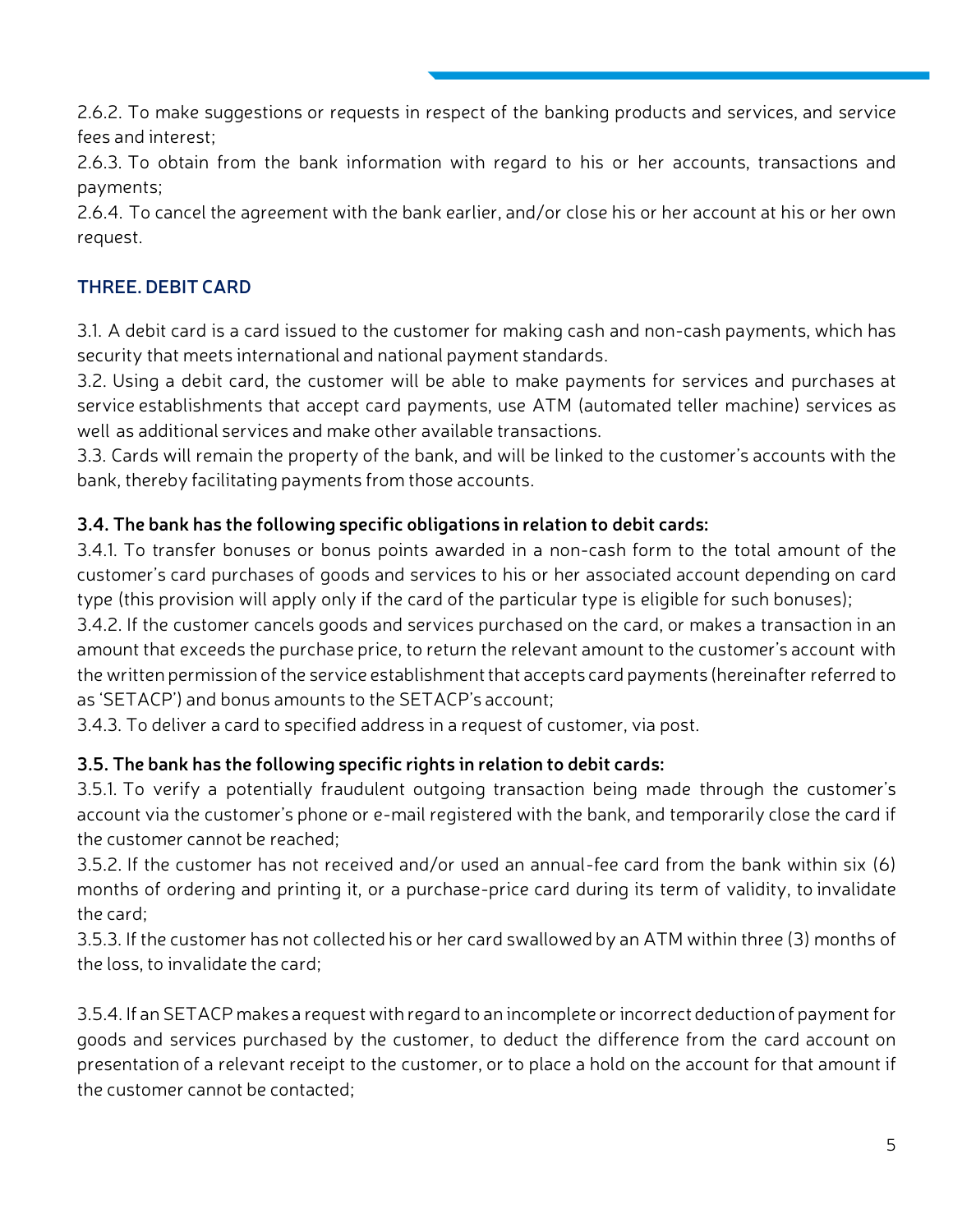3.5.5. To decline to provide services to the customer if he or she requests printing of a picture, logo, etc. with a meaning or content prohibited to be printed on a personalised picture card;

3.5.6. The maximum time limit for card delivery service via post is 14 days and to terminate card delivery when customer is absent on specified address at the request;

3.5.7. Bank is entitled to make amendments to inform event for amendments to the contract by notifying the customer 30 calendar days before via electronic channels.

# **3.6. The customer has the following specific obligations in relation to debit cards:**

3.6.1. For international card to receive an Internet PIN code designated for Internet purchases from the bank's branch, ATM or customer information center (1900-1977, or 976-70161988 from abroad), or using TDB Online services. For domestic "T" card Internet PIN code designated for Internet purchases same as card PIN code and will be fully responsible for any risk, loss or expense relating to transactions made without entering the PIN code when making Internet purchases;

3.6.2. Upon being notified by the bank of the need to replace the card, the customer is obligated to do so, failing which he or she will be fully liable for any resultant loss;

3.6.3. To be fully liable for additional interest, fees and differences resulting from any conversion applying foreign exchange rates in transactions made in a network of other foreign and national banks;

3.6.4. When the customer makes payments swiping his or her card in an SETACP's card reader, he or she should not allow an SETACP employee to take away the card, or reveal the card's PIN code and other information to the employee, but personally swipe the card themselves;

3.6.5. The customer will be liable for any complaint or loss caused due to a picture or logo printed on his or her personalised card not conforming with third parties' rights or relating to copyrights, patent and personal information;

3.6.6. The customer will be responsible for the quality (look) and design of the photo to be printed on his or her personalised card; the bank will not reimburse the customer for the price of the personalised picture card printed if the affixed photo does not meet requirements (unclear) due to poor quality and design;

3.6.7. Where the customer orders a card via TDB Online services and wants to have it collected by a third party, he or she must specify the latter's details in the card order form. The third party must arrive at bank's branch or clearing and settlement center to collect the card presenting his or her valid identity document;

3.6.8. The customer will be fully liable for any loss or risk incurred due to having his or her card's daily expenditure limit changed at his or her own request;

3.6.9. The customer will be liable for any invoice for transactions made on a card after he or she closed it; 3.6.10. If the customer receives a card he or she ordered via an authorised representative or a person specified in the written request made when ordering the card, the customer must, after receiving the card, have it activated upon making a request via a text message to the bank at 133133 from his or her phone number or writing to info@tdbm.mn from his or her e-mail account, both registered with the bank.

3.6.11. To make request for receive card via post, customer oblige to write down and provide relevant and accurate information on the request;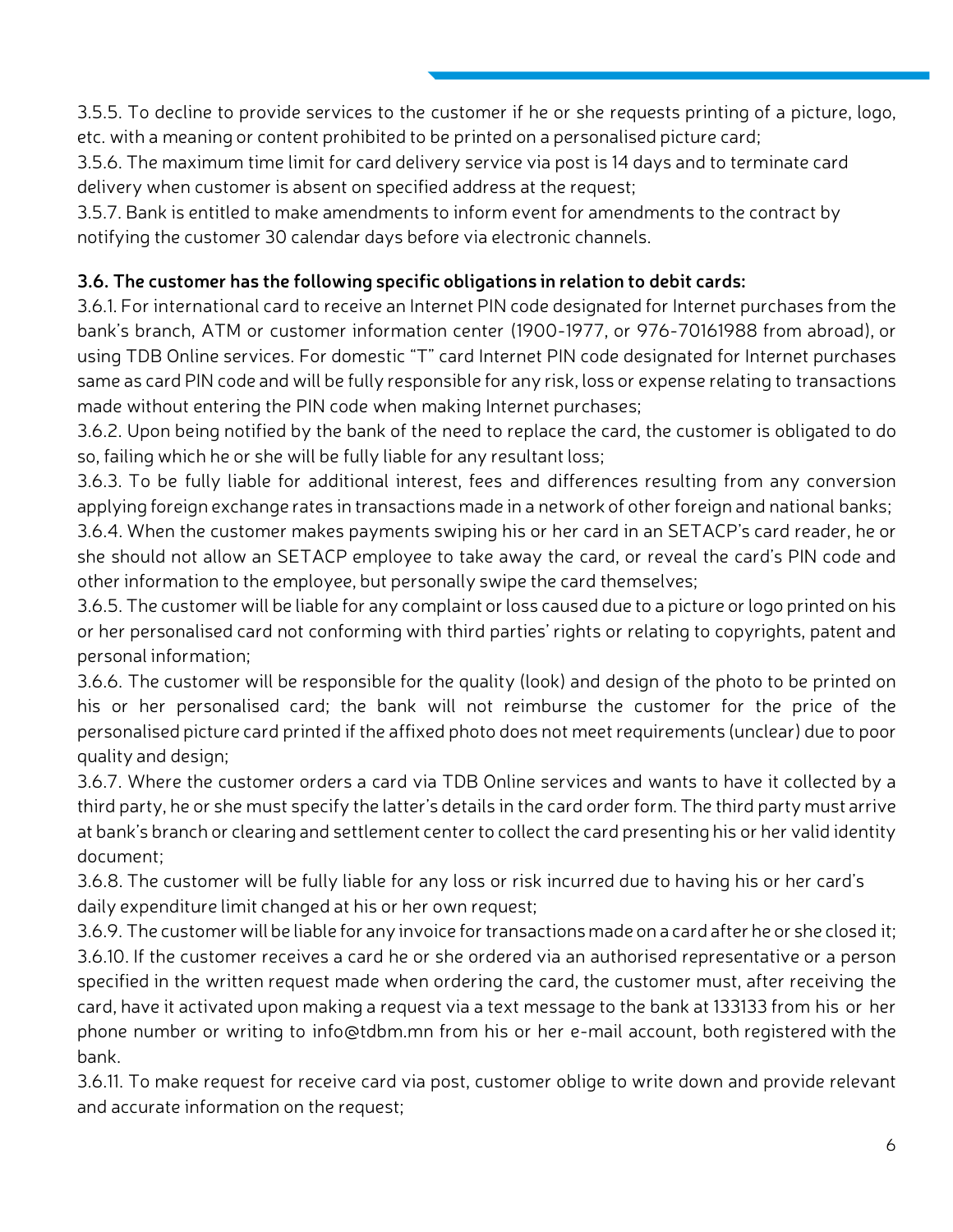3.6.12. The customer obliges for check wholeness of card envelope when receive card via post.

# **3.7. The customer has the following specific rights in relation to debit cards:**

3.7.1. To register account co-holders, additional sub-card holders, to re-print cards, to change card status, to update pin code and to change transaction limit for his or her account by making a to the branch or clearing and settlement center;

3.7.2. Bonus-card holders are to redeem points at SETACPs contracted with the bank;

3.7.3. To make a request to change transaction limits set by the bank via TDB Online services, phone or e-mail; the bank will decide whether to temporarily change the limit based on transaction history and other information.

# **3.8. Additional responsibilities associated with debit cards**

3.8.1. The customer will be fully liable to the bank and SETACPs as well as other corporate customers and banks for fees and charges for services and payments made (to be made) using his or her own card and additional cards;

3.8.2. To ensure safe use of his or her card, the customer is obligated to affix his or her authorised signature in the designated space on the reverse; use banking services while observing the card's expiry date; where necessary, have the card checked, extended and reprinted or receive a new PIN code by notifying the bank in each instance; the customer will be responsible for any loss or matter in dispute occurring to him or herself due to a failure to check and/or notify the bank; but the bank will take no responsibility;

3.8.3. The customer will be fully liable for any exchange rate difference which might result from a transaction made in the Visa or UnionPay network, the particular currency and fluctuation in exchange rates, and additional payments, charges and fees for services to be charged by Visa and UnionPay International in addition to those specified in the GIAFT;

3.8.4. The bank will not be responsible for payments and fees charged (to be charged) by the Visa or UnionPay network, i.e., outside the bank's network for transactions made by the customer at international banks, financial institutes and service establishments as internal procedures and regulations of the banks, financial and business organisations in the particular regional area apply to such charges;

3.8.5. The customer will be fully liable for any consequences arising in connection with a card or card transaction where he or she made a request to have the card when ordering it to be delivered to a third party as provided for in Clauses 3.6.7 and 3.6.10 of the agreement.

3.8.6. The maximum time limit for card delivery service via post is 14 days and customer should receive card from branch when customer is absent on specified address at the request to terminate card delivery and recall card to the branch, Bank will not be liable for any loss, expenses and/or issues caused to provide wrong address and relative information written down incorrect.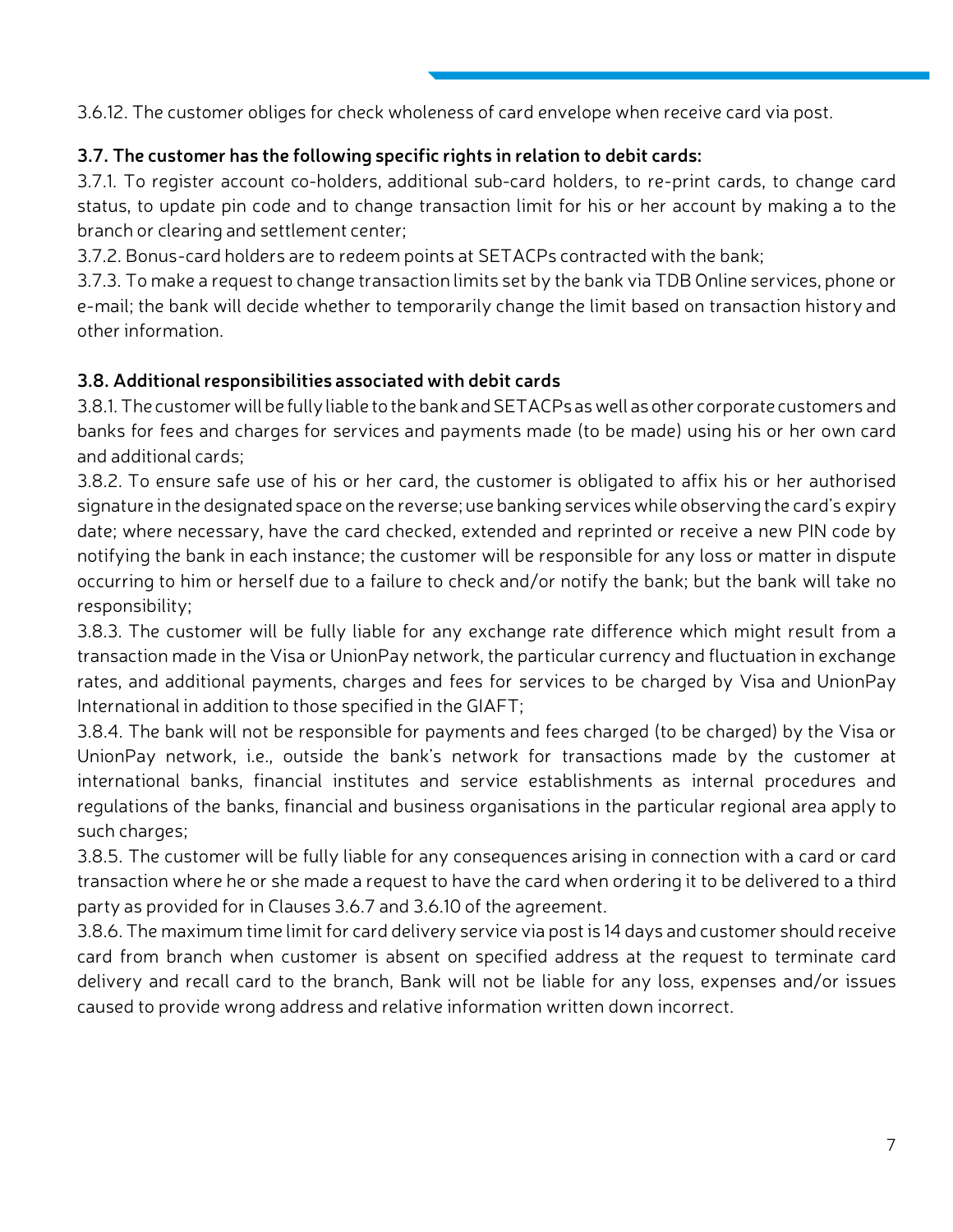| <b>Maturity period:</b>                                                                          | 1year                    | 2 year                                             | 3 year                   |                    |  |
|--------------------------------------------------------------------------------------------------|--------------------------|----------------------------------------------------|--------------------------|--------------------|--|
| Domestic card                                                                                    | <b>Price for sale</b>    |                                                    |                          | <b>Annual fee</b>  |  |
| <b>Business card</b>                                                                             | $\overline{\phantom{a}}$ |                                                    |                          | 10 000 MNT         |  |
| Classic card                                                                                     | $\overline{\phantom{a}}$ | 5000 MNT                                           | 7000 MNT                 |                    |  |
| Gold card                                                                                        | 15 0 0 0<br><b>MNT</b>   | 25 000 MNT                                         | 35 000<br><b>MNT</b>     |                    |  |
| Lady Classic card, Lady Pink<br>card                                                             | 6000<br><b>MNT</b>       | 10 000 MNT                                         | 15 000 MNT               |                    |  |
| Lady Premium card                                                                                | 12 0 0 0<br><b>MNT</b>   | 18 000 MNT                                         | 25 000<br><b>MNT</b>     |                    |  |
| Photo card                                                                                       |                          | 20 000 MNT                                         |                          |                    |  |
| Salary, Student, Pension card                                                                    |                          | Free of charge                                     |                          |                    |  |
| International card                                                                               |                          | <b>Price for sale</b>                              |                          | <b>Annual fee</b>  |  |
| Business card (Visa)                                                                             |                          |                                                    |                          | 10 000 MNT         |  |
| Salary card (UnionPay)                                                                           | Free of<br>charge        |                                                    |                          |                    |  |
| Classic card (Visa, MNT, USD)                                                                    | 10 USD                   | 20 USD                                             | 30 USD                   |                    |  |
| Classic card (Visa, Euro)                                                                        | <b>10 EUR</b>            | 20 EUR                                             | 30 EUR                   |                    |  |
| Gold card (Visa, MNT, USD)                                                                       | 20 USD                   | 40 USD                                             | 60 USD                   |                    |  |
| Gold card (Visa, Euro)                                                                           | 20 EUR                   | 40 EUR                                             | 60 EUR                   |                    |  |
| Gold card (UnionPay)                                                                             |                          | 25 000 MNT                                         | 35 000 MNT               |                    |  |
| Mint loyalty card (Visa, MNT,<br>USD)                                                            |                          |                                                    |                          | 20 USD             |  |
| Fees for withdrawing and deposit from the card                                                   |                          |                                                    |                          |                    |  |
| From TDB's ATM by all cards (for each transaction)                                               |                          | 100 MNT (Equivalent amount in<br>other currencies) |                          |                    |  |
| To withdraw MNT from TDB's branch and settlement center by<br>all cards.                         |                          |                                                    | <b>200 MNT</b>           |                    |  |
| From TDB's ATM and card to cash deposit                                                          |                          | Free of charge                                     |                          |                    |  |
| To receice service at TDB's agent bank's ATM and branches:                                       |                          |                                                    |                          |                    |  |
| Agent bank                                                                                       |                          |                                                    | <b>MNT</b>               | 300 MNT            |  |
| (Arig bank, National investment bank, Bogd                                                       |                          | Салбар, TT                                         | <b>USD</b>               | 0.3% (min 0.2 USD) |  |
| bank, Transit bank, Kapitron bank)                                                               |                          | <b>ATM</b>                                         | <b>MNT</b>               | <b>300 MNT</b>     |  |
| To withdraw from bank's ATM, the banks which in the BOM's national online<br>transaction system. |                          |                                                    | <b>500 MNT</b>           |                    |  |
| At abroad by Visa, UnionPay<br>international network                                             | <b>ATM</b>               |                                                    | Салбар, TT               |                    |  |
| Visa card                                                                                        | 1.5 % (min 3 USD; 3 EUR) |                                                    | 2.0 % (min 3 USD; 3 EUR) |                    |  |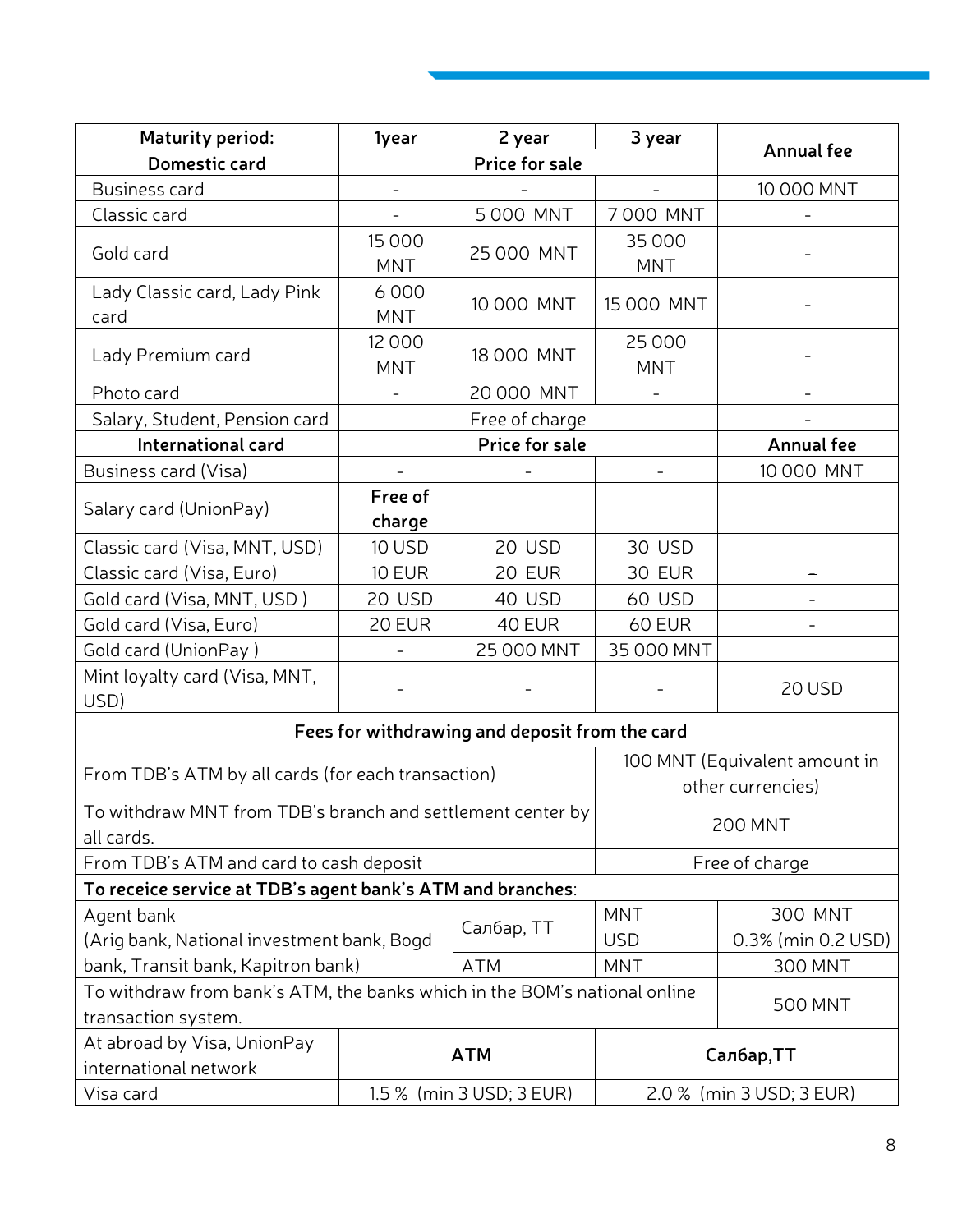| UnionPay                                                                                          |  | 0.6 % (min 3 USD; 15 CNY)                       | 1.0 % (min 3 USD; 15 CNY)                                                                 |  |
|---------------------------------------------------------------------------------------------------|--|-------------------------------------------------|-------------------------------------------------------------------------------------------|--|
|                                                                                                   |  |                                                 | (For UnionPay card make a transaction by CNY, fees charge by CNY and other transaction by |  |
| foreign currency, fees charge by USD)                                                             |  |                                                 |                                                                                           |  |
| <b>Transaction from card</b>                                                                      |  |                                                 |                                                                                           |  |
| Transfer through ATM (for each transaction)                                                       |  | 100 MNT (Equivalent amount in other currencies) |                                                                                           |  |
| Payment through ATM (for each transaction)                                                        |  | 100 MNT (Equivalent amount in other currencies) |                                                                                           |  |
| Transaction made at card merchant<br>organizations                                                |  |                                                 | Free of charge                                                                            |  |
| Make an unsuccessful transaction at<br>merchant in USA and Canada (For each<br>negative response) |  | 1 USD                                           |                                                                                           |  |
| Payment for public service                                                                        |  |                                                 | Refer to fees and comission of BOM                                                        |  |

# **FOUR. TDB ONLINE SERVICES**

4.1. Internet banking services can be accessed at www.ebank.mn through TDB Online services using a compatible communication device with Internet access (mobile phone, computer, tablet, etc.).

4.2. The customer will be able, using TDB Online services and depending on the package he or she chose, to receive information with regard to banking services, make non-cash transactions, send requests for loans or deposits, order cards, make requests for registering for Most Money services, execute negotiation-based foreign exchange transactions, and send requests for and use message banking services, to get and close saving collateralized loan.

4.3. For the purpose of recognizing the customer accessing TDB Online services, approving transactions, and protecting both the customer and the bank against risks, the bank will allow the customer to receive services for each package using a different combination of security elements such as user name, access password, one-time access password and transaction password as follows.

|                | Package name            | Security elements |          |          |             |
|----------------|-------------------------|-------------------|----------|----------|-------------|
| Nº             |                         | User name         | Access   | One-time | Transaction |
|                |                         |                   | password | passcode | password    |
|                | Online                  |                   |          |          |             |
|                | Online<br>info-private  |                   |          |          |             |
|                | individuals             |                   |          |          |             |
| 3              | Online plus             |                   |          |          |             |
| $\overline{4}$ | Online premium          |                   |          |          |             |
| 5              | Online premium with the |                   |          |          |             |
|                | negotiation-based       |                   |          |          |             |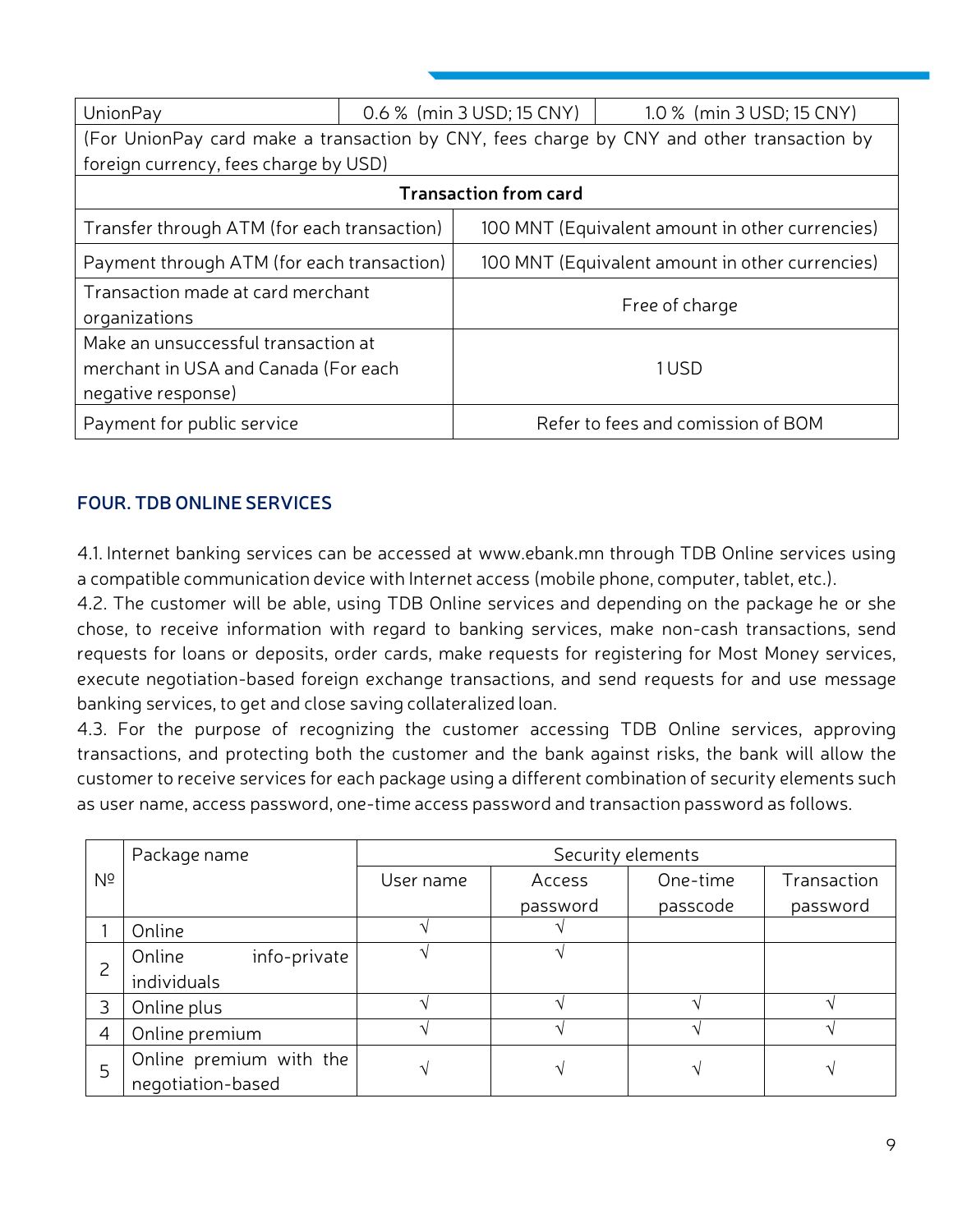| 10 <sup>2</sup> |  |  |
|-----------------|--|--|

4.4. The customer can use TDB Online services 24 hours a day (except for scheduled maintenance hours).

4.5. Vasco's warranty life is one year since its sale.

#### **4.6. The bank has the following specific obligations in relation to TDB Online services:**

4.6.1. At the request of the customer, to provide services to switch card mode, increase limit, change the principal account, link or separate an account, and order new or replacement cards;

4.6.2. To process loan requests by the customer, and enter into writing or online an agreement with the customer if a decision is made to grant a loan;

4.6.3. To open an account at the customer's request, and grant right to make outgoing transactions based on writing or online an agreement;

4.6.4. A transaction made by close of business will be deemed as having been made on that day whereas transactions made later will be effected on the following business day being on hold until then:

| N <sup>2</sup> | Transaction type                                                                                                               | Business close time (in<br>Ulaanbaatar)               |
|----------------|--------------------------------------------------------------------------------------------------------------------------------|-------------------------------------------------------|
|                | Between own accounts                                                                                                           |                                                       |
|                | Interbank                                                                                                                      | From bank's business close time                       |
|                | Low-amount transactions as specified in the regulations<br>on payment and settlement of low-amount interbank<br>transactions   | of that day until business close<br>time of next day* |
| 4              | High-amount transactions as specified in the regulations<br>on payment and settlement of high-amount interbank<br>transactions | Between 09:15:30 hours of<br>business days            |

\*Bank's close of business time is between 12:00AM – 04:00AM

4.6.5. A transaction will be made if all data relating to electronic remittance advice of the recipient account are fully entered, and the account balance is sufficient for paying the amount and relevant fees.

# **4.7. The bank has the following specific rights in relation to TDB Online services:**

4.7.1. If, during use of services, the customer has not used the site for ten (10) minutes, he or she will be automatically logged out for the purpose of protecting the customer and the bank against risks;

4.7.2. In order to protect both the customer and the bank against risks, to automatically block the customer's access to the site if the access, transaction, one time passwords are entered incorrectly five (5) times;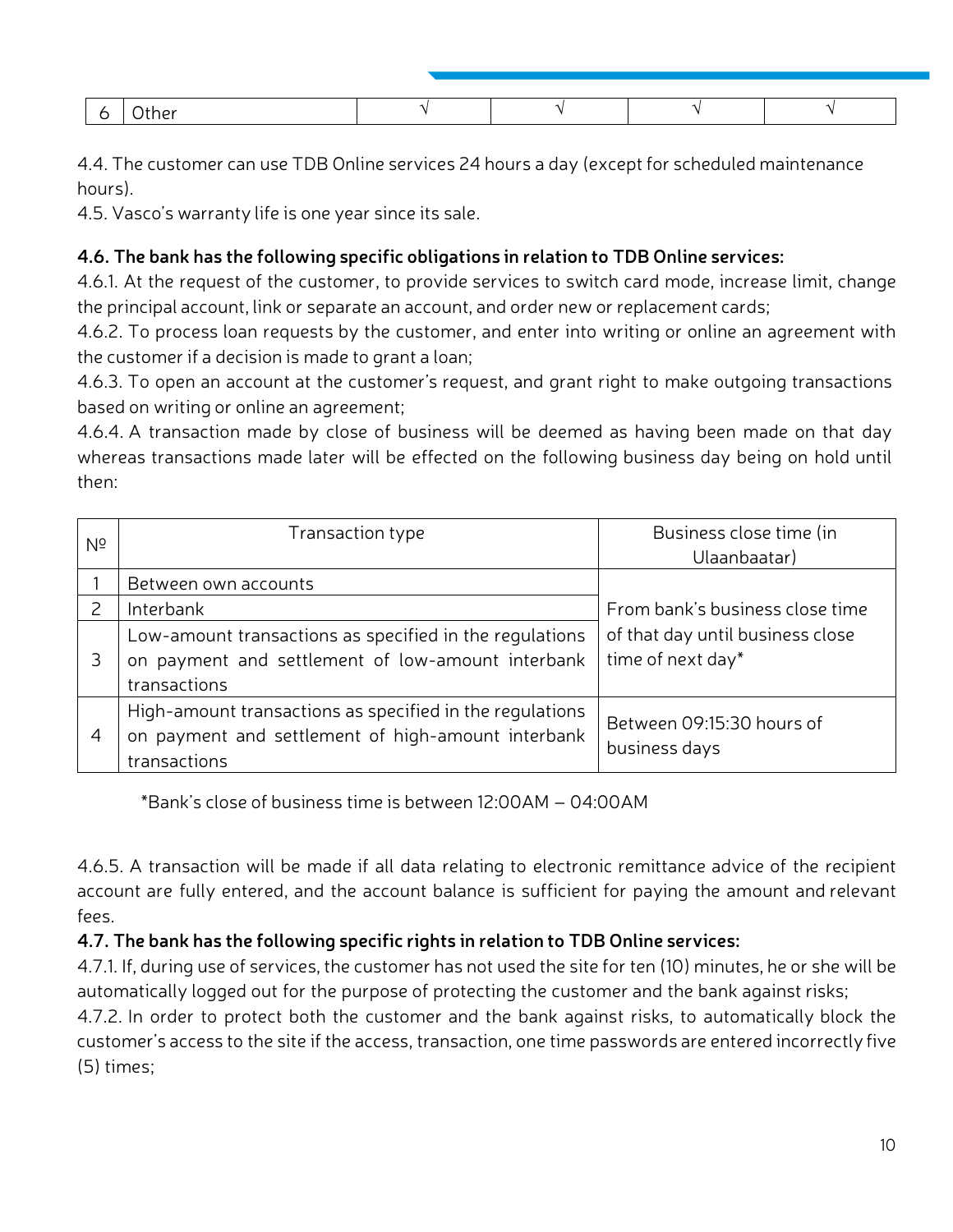4.7.3. To stop suspicious transactions under the bank's risk prevention policy and obligations to other international financial institutes;

4.7.4. To set and update security and protection standards in conformity with international risk prevention rules and procedures;

4.7.5. Where the customer fails to respond to a request sent through services within thirty (30) calendar days, the bank will cancel the request;

4.7.6. Bank will change status of customer permission and registration of TDB online service based on, if customer has not been active above a year.

# **4.8. The customer has the following specific obligations in relation to TDB Online services:**

4.8.1. To accurately fill in request forms to be sent to the bank through TDB Online services;

4.8.2. To change TDB Online service access and transaction passwords created by the bank in each instance;

4.8.3. As the bank will never demand from the customer information with regard to his or her user name and password, the customer should not disclose his or her details in response to any e- mail purporting to be from the bank, failing which the customer will be fully liable for any resultant loss; the customer must immediately notify the bank if he or she receives such a request;

4.8.4. To form a habit to change access, transaction, one time passwords at least every six (6) months;

4.8.5. Where it is necessary to transfer his or her right of accessing TDB Online services and dispose of funds in his or her account to a third party, the customer must do so by executing an official power of attorney and advising the bank to that effect;

4.8.6. Once the customer has finished using TDB Online services, he or she must complete the logout procedure, failing which the customer will be fully liable for any resultant loss;

4.8.7. To cover charges for Internet connection via his or her computer and/or mobile phone for using TDB Online services;

4.8.8. To use the VASCO for intended purposes only.

# **4.9. The customer has the following specific rights depending on his or her chosen TDB Online service package:**

4.9.1. To make non-cash transactions via TDB Online services such as transfers between own accounts, interbank transactions, i.e., between the bank's branches and clearing and settlement centers, interbank transactions, overseas transfers, batch transactions, standing order transactions, regular saving transactions, batch salary transactions and negotiation-based foreign exchange transactions;

4.9.2. To switch card mode, increase limit on the card, change a principal card account, link or separate a card account and order new or replacement cards through TDB Online services;

4.9.3. To submit loan applications and have them decided on;

4.9.4. To open an account and extend deposit term;

4.9.5. To newly register for Most Money services and change a principal account for Most Money services;

4.9.6. To send requests for message banking services;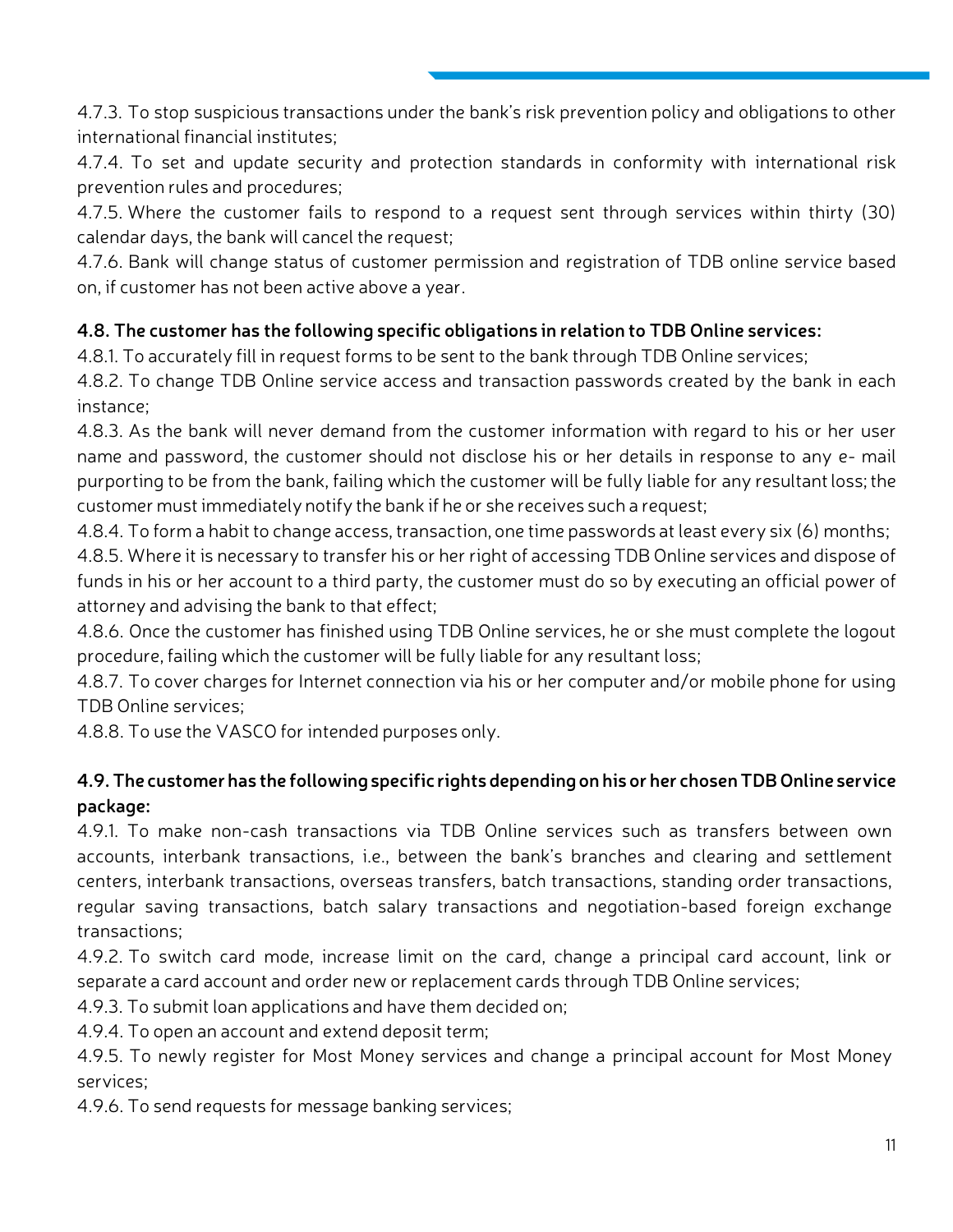4.9.7. To request for a higher level of TDB Online service package;

4.9.8. To cancel earlier his or her right of accessing and using services upon making a written request (in which case the bank will not refund fees previously paid);

4.9.9. To use other additional or optional services offered by the bank.

# **4.10. Transactions**, **payments and settlements via TDB Online services**

4.10.1. Transactions between two accounts of different currencies via TDB Online services will be calculated at the exchange rate set by the bank at the time;

4.10.2. If a transaction through an account is considered risky or suspicious according to the Act on Combatting Money Laundering and/or Financing Terrorism and other legislative acts associated therewith as well as the bank's policies and procedures, or a hold is placed on the account in conformity with the applicable laws of Mongolia, such a transaction will not be effected.

# **4.11. Additional responsibilities associated with TDB Online services**

4.11.1. The bank will not be responsible for any loss caused to the customer due to a wrongful activity of Internet service providers and mobile phone operators, network delay in the customer connecting to www.ebank.mn, operational defect of the receiving bank, or malware or virus existing in a computer or mobile phone that the customer uses for connecting to the services, etc;

4.11.2. Public networks or terminals must not be used for connecting to TDB Online services. The bank will not be responsible for any loss resulting from a breach of this policy.

# **FIVE. MOST MONEY SERVICES**

5.1. The customer can access Internet banking services online by linking his or her bank account to his or her mobile phone through the Most Money services.

5.2. Using Most Money services, the customer will be able to make purchases from 'establishments entitled to receive transaction payments' (hereinafter referred to as '**Most Money merchants**'), pay invoices from deferred payment service establishments (hereinafter referred to as '**billing entities**') and state or public services (customs and tax payments, etc.), make cash transactions at the bank's branches, clearing and settlement centers and **ATMs**, make purchases from other prepaid service providers (hereinafter referred to as '**service providers**'), and obtain information with regard to various accounts and transactions.

5.3. The customer's mobile phone and sim card must meet the requirements for installing the app of Most Money services, and the customer will be fully responsible for Internet data and service costs.

5.4. The customer will be able to register his or her additional number with Most Money services, and receive services specified in Clause 5.2 of the GBPAST.

# **5.5. The bank has the following specific obligations in relation to Most Money services:**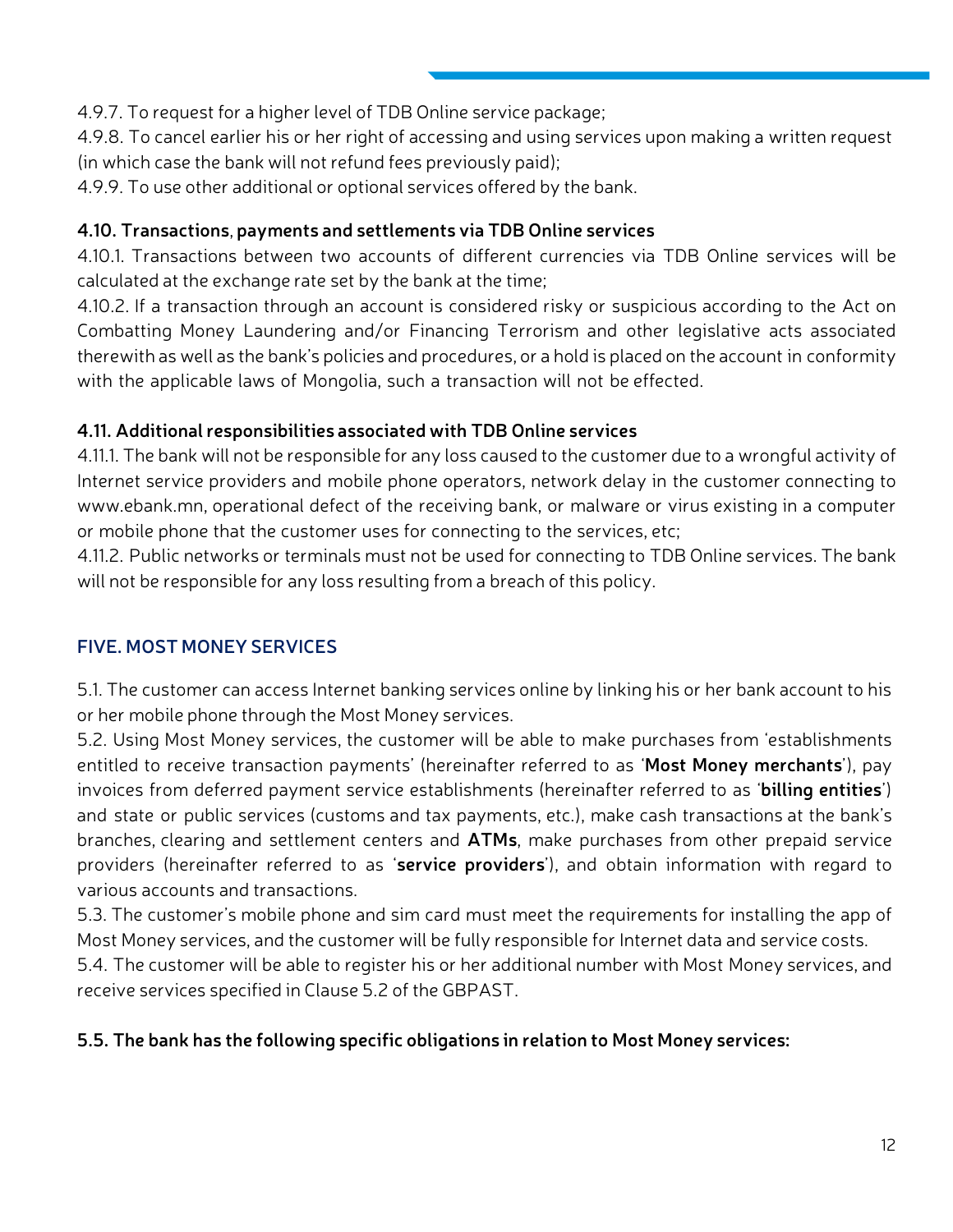5.5.1. To receive customer requests for registering an additional phone number for his or her account, temporary suspension of his or her right to access services in the event of expiry of the service term, mobile phone breakdown or loss, or changing a registered mobile phone number.

# **5.6. The bank has the following specific rights in relation to Most Money services:**

5.6.1. Invoiced amounts will be deducted and transmitted from the account designated by the customer registered for automated bill pay services along with relevant fees without dispute. Relevant transactions will be made in the amount of service charges ('bill') invoiced by entities that provide deferred payment services and frequent services (Internet, mobile phone, landline, CATV, Homeowners Association, electricity, triadic services, etc.). However, the bank will not take any responsibility for whether such amounts are accurate or not.

# **5.7. The customer has the following specific obligations in relation to Most Money services:**

5.7.1. To accurately enter the recipient's phone number, account number and amount where required in the remittance advice when making transactions, and regularly check his or her account statements after making transactions;

5.7.2. To check and verify details of bills sent by billing entities in each instance;

5.7.3. To cover charges for text messages relating to transaction information or Internet access via mobile phone depending on Most Money app version.

# **5.8. The customer has the following specific rights in relation to Most Money services:**

5.8.1. To cancel his or her right to access services by making a written request (in which case the bank will not refund fees previously paid);

5.8.2. To arrive at the bank's branch for registering additional phone numbers for his or her account, removal of registered additional phone number(s), registering an additional account of his or her own, removal of a registered account, new password and PIN code, unblocking, changing a registered phone number, changing daily payment limit, registering him or herself and other bill payers for bill pay services, removal of registered bill payers and extension of his or her right to access services.

# **5.9. Additional responsibilities associated with Most Money services**

5.9.1. The bank will not be responsible for any loss caused to the customer due to a wrongful activity of mobile phone operators, network delay in the customer connecting to the Most Money service website, or malware or virus existing in a computer or mobile phone that the customer uses for connecting to the services, etc;

5.9.2. The bank will not be responsible for risks resulting from a payment not being made on time due to insufficient funds in the account registered for automatically bill pay services when a payment is made;

5.9.3. The bank will not be responsible for any loss caused to itself, the customer and other third parties due to a failure to fulfil the obligations specified in the agreement and the GBPAST when making a transaction using additional phone numbers;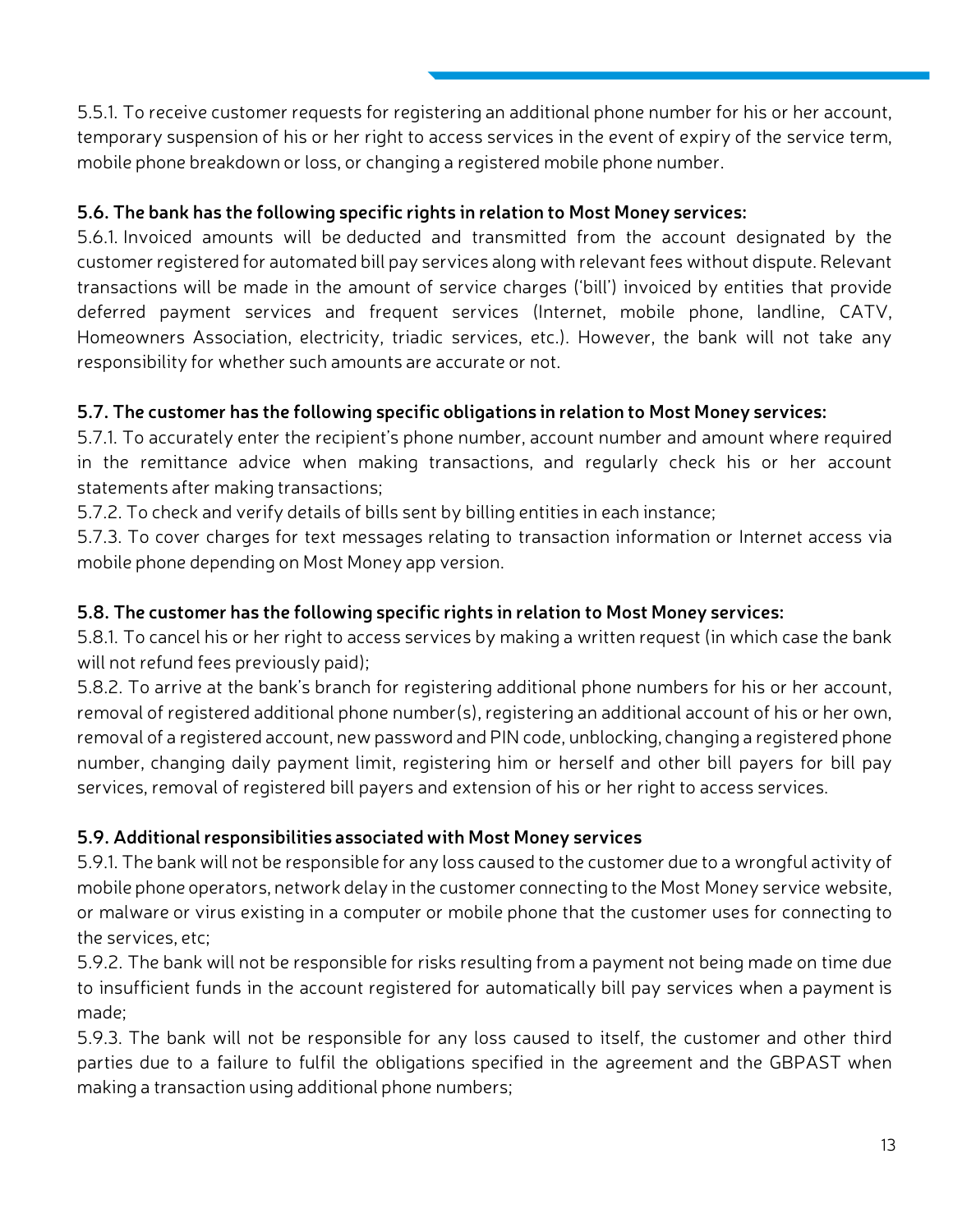5.9.4. The bank will receive requests for electronic payments sent by Most Money Merchants, billing entities and service providers that have the customer's permission. The bank will have no responsibility to clarify whether requests for electronic payments approved by the customer are accurate or not, and will not bear any liability for executing approved payments.

# **SIX. SIMPLE SAVING SERVICES**

6.1 The customer can receive the following two types of savings services.

6.1.1 Standing order services - Services to preorder transfers between interbank accounts can be used one-time or by choosing from regular intervals offered by the bank as per the customer's request.

6.1.2 Simple saving services-The customer transfers from the selected deposit account in the bank to the savings account according to the following options:

- Daily savings: Automatically transfer fractions less than MNT 1'000, 2'000, 3'000, 4'000, 5'000 to the account balance at the end of the day.
- Keep the change: Transfer the difference to the fractional amount by calculating the total amount of the transaction in the selected amount between 1'000-5'000 MNT for each card purchase and payment menu transaction.
- Save from earnings: Transfer between 1-10% of the amount according to the selected percentage for each type of income transaction other than loan issuance
- Regular savings: Pre-order money transfer between bank accounts at one time according to the customer's request or at a frequency offered by the bank. 6.2. The customer will be able to use services to preorder transfers in fixed amounts by specifying a percentage from the available balance in his or her account using standing order services.

6.2 The customer will be able to use services to preorder transfers in fixed amounts by specifying a percentage from the available balance in his or her account, automatic transfers to savings accounts according to the selected fractions using standing order services.

# **6.3. The bank has the following obligations in relation to standing order services:**

6.3.1. To make transactions at the customer's request on a specified day and in a specified amount or within the customer's account balance at a percentage of the account balance;

6.3.2 To make automatic transactions at the customer's request each time a transaction is made according to the selected fractional amount and percentage.

6.3.3 At the customer's request, to change, cancel or re-register for saving service.

# **6.4. The bank has the following rights in relation to saving services:**

6.4.1. To deduct service fees from the customer's remittance account;

6.4.2.A transaction will not be made if, on the specified day of transaction according to the customer's request, the remittance account balance is insufficient for the amount to be transferred and the minimum limit as well as applicable fees.

# **6.5. The customer has the following obligations in relation to saving services:**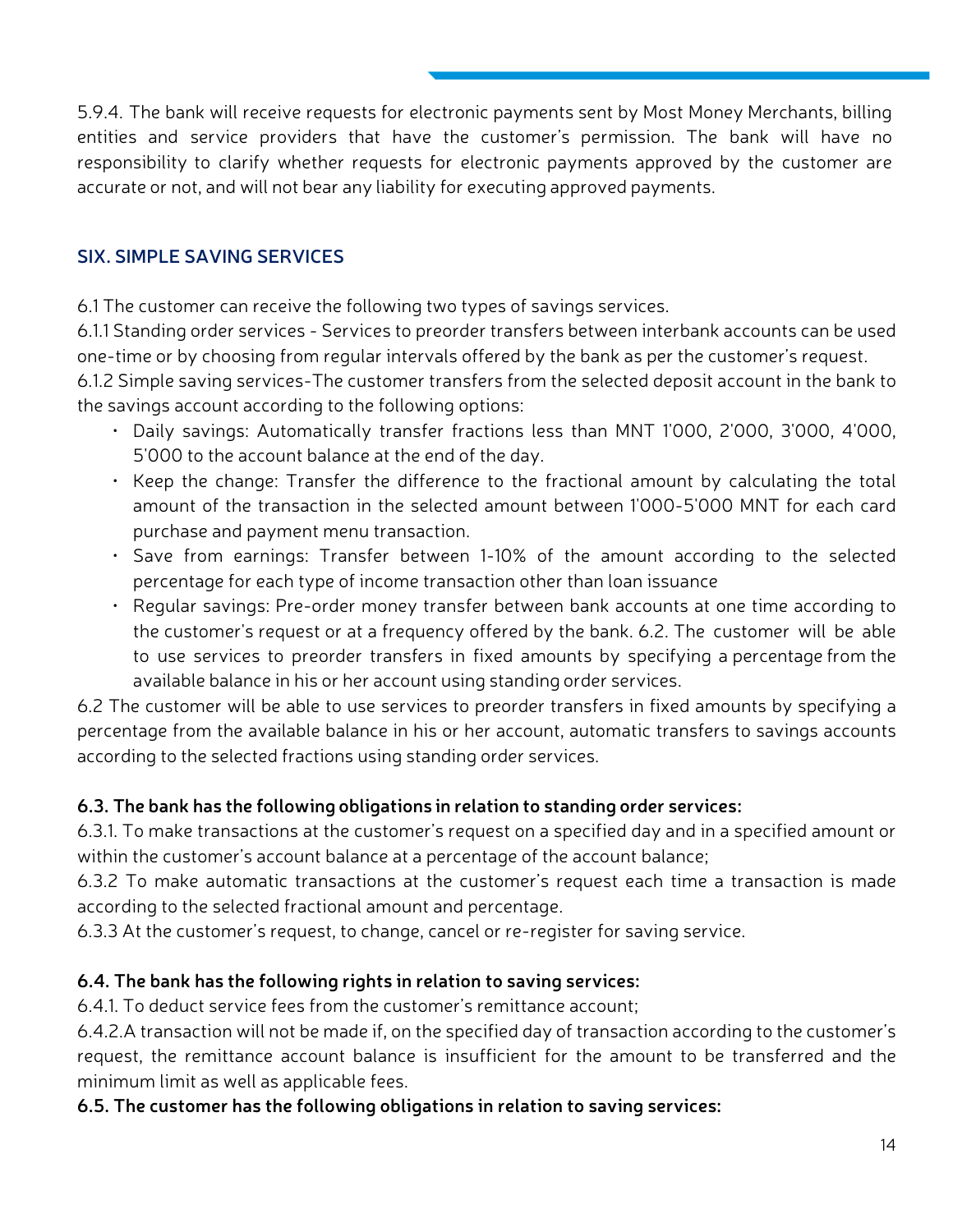6.5.1. To keep sufficient funds in the account on the day of transaction according to the customer's request made to the bank.

# **6.6. The customer has the following rights in relation to saving services:**

6.6.1. To change, cancel or re-register saving services.

# **SEVEN. E-BILLING SERVICES**

7.1. The customer will be able to automatically make payments to entities joined to the TDB's billing system from his or her own accounts via e-billing services. The bank will attempt to make the customer's payment as soon as an invoice arrives from a billing entity until the next invoice arrives at the bank or until the invoice is successfully paid.

# **7.2. The bank has the following specific rights in relation to e-billing services:**

7.2.1. To deduct the amount of an invoice sent by a recipient from the payer's account without dispute;

7.2.2. To deduct service fees as set out in the GIAFT;

7.2.3. To demand the payer to fulfil his or her contractual obligations, and unilaterally cancel the payer's agreement in the event of repeated breaches.

# **7.3. The bank has the following specific obligations in relation to e-billing services:**

7.3.1. To deduct payment amounts from the payer's account based on invoices sent by recipients;

7.3.2. To take actions under agreements entered into with recipients in the event of invoices not being paid in a timely manner due to insufficient funds in the payer's account;

7.3.3. To notify changes to service terms;

7.3.4. To notify the payer, via e-mail, about transactions made when the account is debited against invoices;

7.3.5. To collaborate with recipients in resolving requests, complaint or disputes raised by the payer in connection with invoices.

# **7.4. The customer has the following specific obligations in relation to e-billing services:**

7.4.1. To place in his or her relevant account sufficient funds for settling invoices for the duration of validity thereof;

7.4.2. To check invoice amounts by clarifying with the recipient.

# **7.5. The customer has the following specific rights in relation to e-billing services:**

7.5.1. To receive information with regard to transactions in payment of invoices via e-mail;

7.5.2. To lodge with the bank any complaint, suggestion or dispute associated with invoices;

7.5.3. To notify the bank with regard to cancellation of an agreement made with a billing entity.

# **7.6. Additional responsibilities associated with e-billing services**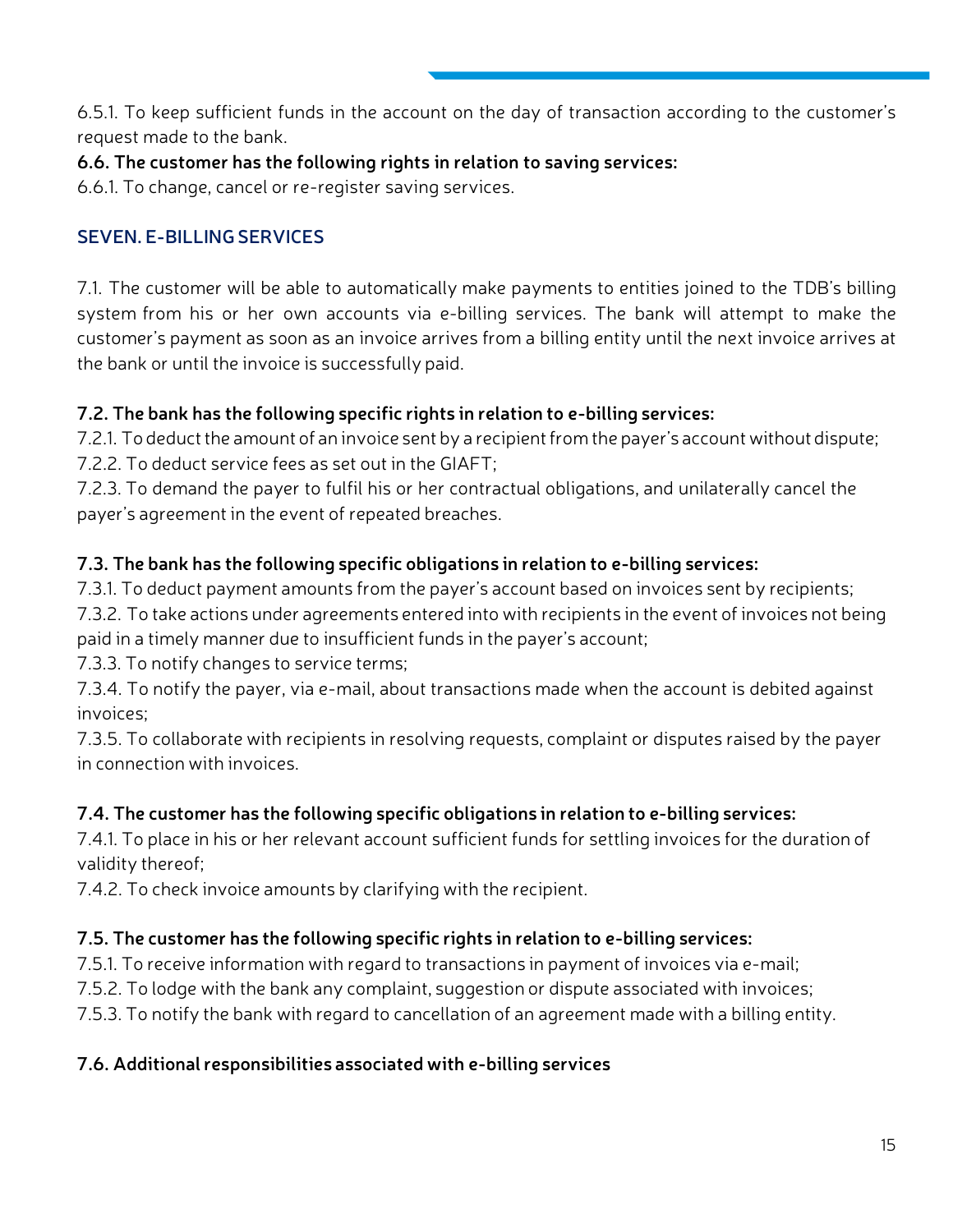7.6.1. The bank will not be responsible for any loss caused due to transactions not being made against invoices because of insufficient funds in the payer's account;

7.6.2. The bank will not take responsibility arising due to the payer's failure to notify the bank with regard to changes of his or her details;

7.6.3. The bank will not be responsible for any fine imposed on or loss caused to the payer due to a fault on the part of the recipient;

7.6.4. The bank will not be responsible for any fine or loss resulting from the payer's failure to notify the bank and have his or her records updated when the account number or card number for paying invoices changes.

# **EIGHT. MESSAGE BANKING SERVICES**

8.1. 'Message banking services' refers to the customer using services to receive information with regard to transactions of his or her account with the bank, balance details and other types of reference via e-mail and text messages.

8.2. The customer will be able to receive services using a legal entity engaged in mobile phone services that has a contract with the bank to collaborate in provision of message banking services (hereinafter referred to as 'mobile phone operator'), a special number being held by the bank to be used for the bank's message-based services, created with mobile phone operators in the bank's name (hereinafter referred to as 'special number 133133'), and a designated security number that represents the customer's account registered for message banking services (hereinafter referred to as 'security number').

# **8.3. The bank has the following specific rights in relation to message banking services:**

8.3.1. To deduct service fees as specified in the GIAFT;

8.3.2. If the customer transferred his or her phone number registered for message banking services to others, and such a new owner made a request to the bank to register that number for the same services, the bank will cancel the previous registration of services registered to the phone number, and register the new customer.

# **8.4. The bank has the following specific obligations in relation to message banking services:**

8.4.1. To provide services via channels the customer registered for, in a timely manner;

- 8.4.2. To notify changes to service terms;
- 8.4.3. To cancel services at the customer's request.

# **8.5. The customer has the following specific obligations in relation to message banking services:**

8.5.1. If the customer changes his or her phone number and/or e-mail account registered for message banking services, to notify the bank and have registration details updated accordingly.

# **8.6. The customer has the following specific rights in relation to message banking services:**